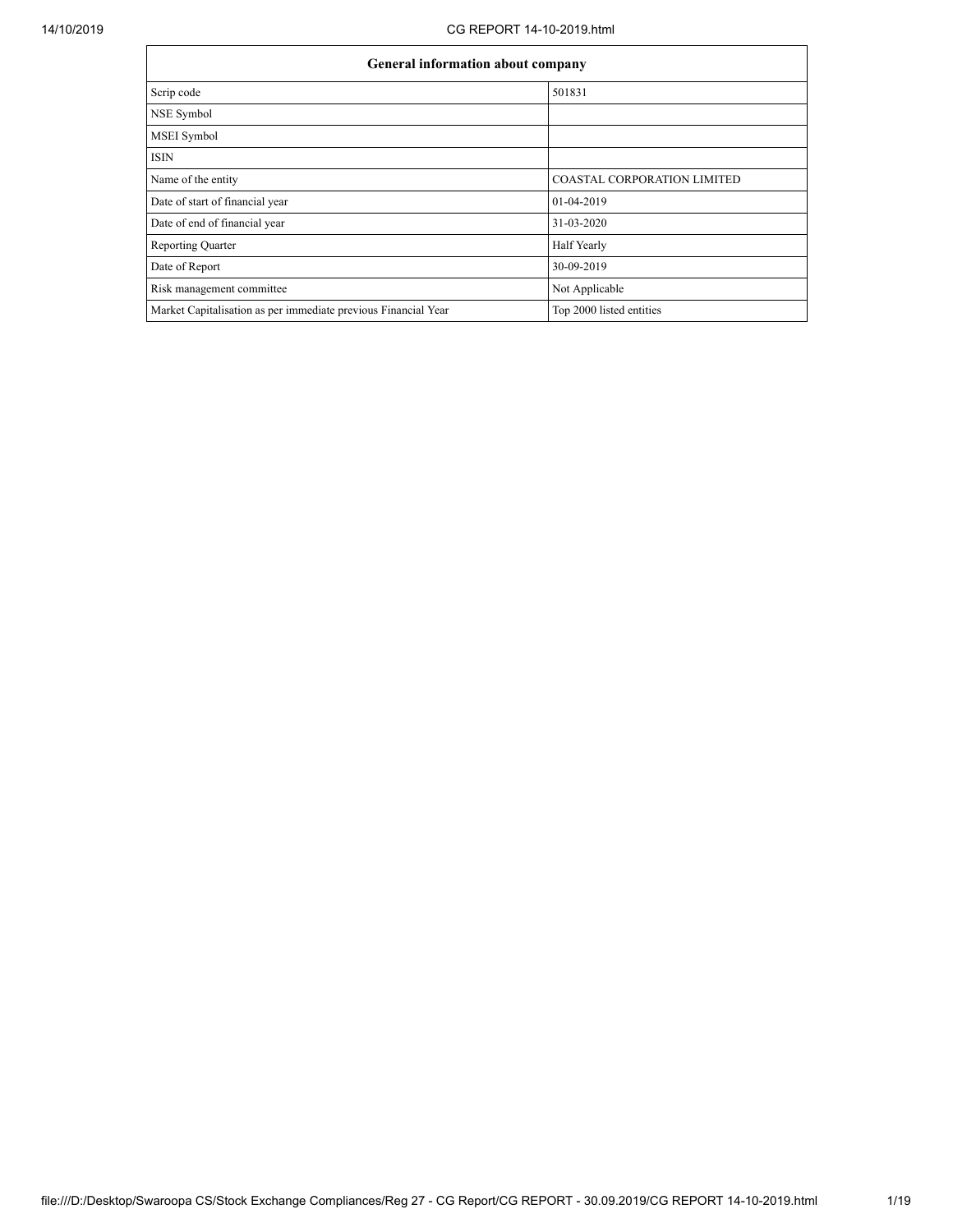## **Annexure I**

## **Annexure I to be submitted by listed entity on quarterly basis**

| I. Composition of Board of Directors |  |  |
|--------------------------------------|--|--|
|--------------------------------------|--|--|

|                          |            |            |                                                       |                            |                               |                          | Disclosure of notes on composition of board of directors explanatory |                            |                      |                                            |                                                                                                                                                |                                                                                                                                                                |                                                                                                                                                                     |                                                                                                                                                                                                |                              |
|--------------------------|------------|------------|-------------------------------------------------------|----------------------------|-------------------------------|--------------------------|----------------------------------------------------------------------|----------------------------|----------------------|--------------------------------------------|------------------------------------------------------------------------------------------------------------------------------------------------|----------------------------------------------------------------------------------------------------------------------------------------------------------------|---------------------------------------------------------------------------------------------------------------------------------------------------------------------|------------------------------------------------------------------------------------------------------------------------------------------------------------------------------------------------|------------------------------|
|                          |            |            |                                                       |                            |                               |                          | Wether the listed entity has a Regular Chairperson   Yes             |                            |                      |                                            |                                                                                                                                                |                                                                                                                                                                |                                                                                                                                                                     |                                                                                                                                                                                                |                              |
|                          |            |            |                                                       |                            |                               |                          | Whether Chairperson is related to MD or CEO                          |                            |                      | Yes                                        |                                                                                                                                                |                                                                                                                                                                |                                                                                                                                                                     |                                                                                                                                                                                                |                              |
| ne of the Director       | PAN        | <b>DIN</b> | Category 1<br>of directors                            | Category 2<br>of directors | Category<br>3 of<br>directors | Date<br>of<br>Birth      | <b>Initial Date</b><br>of<br>appointment                             | Date of Re-<br>appointment | Date of<br>cessation | Tenure<br>of<br>director<br>(in<br>months) | No of<br>Directorship<br>in listed<br>entities<br>including this<br>listed entity<br>(Refer<br>Regulation<br>17A of<br>Listing<br>Regulations) | No of<br>Independent<br>Directorship in<br>listed entities<br>including this<br>listed entity<br>(Refer<br>Regulation<br>$17A(1)$ of<br>Listing<br>Regulations | Number of<br>memberships in<br>Audit/<br>Stakeholder<br>Committee(s)<br>including this<br>listed entity<br>(Refer<br>Regulation 26(1)<br>of Listing<br>Regulations) | No of post of<br>Chairperson in<br>Audit/<br>Stakeholder<br>Committee held<br>in listed entities<br>including this<br>listed entity<br>(Refer Regulation<br>$26(1)$ of Listing<br>Regulations) | No<br>$_{\rm pro}^{\rm pro}$ |
| SARAJ                    | ACAPV2793F | 00057558   | Executive<br>Director                                 | Chairperson MD             |                               | $31 -$<br>$07 -$<br>1954 | 30-05-1981                                                           | 25-01-2016                 |                      |                                            |                                                                                                                                                | $\mathbf{0}$                                                                                                                                                   | $\bf{0}$                                                                                                                                                            |                                                                                                                                                                                                |                              |
| VALSARAJ                 | AAHPV7534K | 01064411   | Non-<br>Executive -<br>Non<br>Independent<br>Director | Not<br>Applicable          |                               | $01-$<br>$02 -$<br>1964  | $01 - 10 - 2004$                                                     | 31-08-2019                 |                      |                                            |                                                                                                                                                | $\theta$                                                                                                                                                       | $\overline{2}$                                                                                                                                                      |                                                                                                                                                                                                |                              |
| <b>ILYANARAMAN</b>       | AFXPK7839P | 01993027   | Non-<br>Executive -<br>Independent<br>Director        | Not<br>Applicable          |                               | $30 -$<br>$03 -$<br>1948 | 13-02-2018                                                           | 11-09-2018                 |                      | 60                                         |                                                                                                                                                |                                                                                                                                                                |                                                                                                                                                                     |                                                                                                                                                                                                |                              |
| SATYANARAYANA AIYPS2412A |            | 00187006   | Executive<br>Director                                 | Not<br>Applicable          |                               | $06 -$<br>$09-$<br>1961  | 01-10-2011                                                           | 29-09-2017                 |                      |                                            |                                                                                                                                                | $\mathbf{0}$                                                                                                                                                   |                                                                                                                                                                     | n                                                                                                                                                                                              |                              |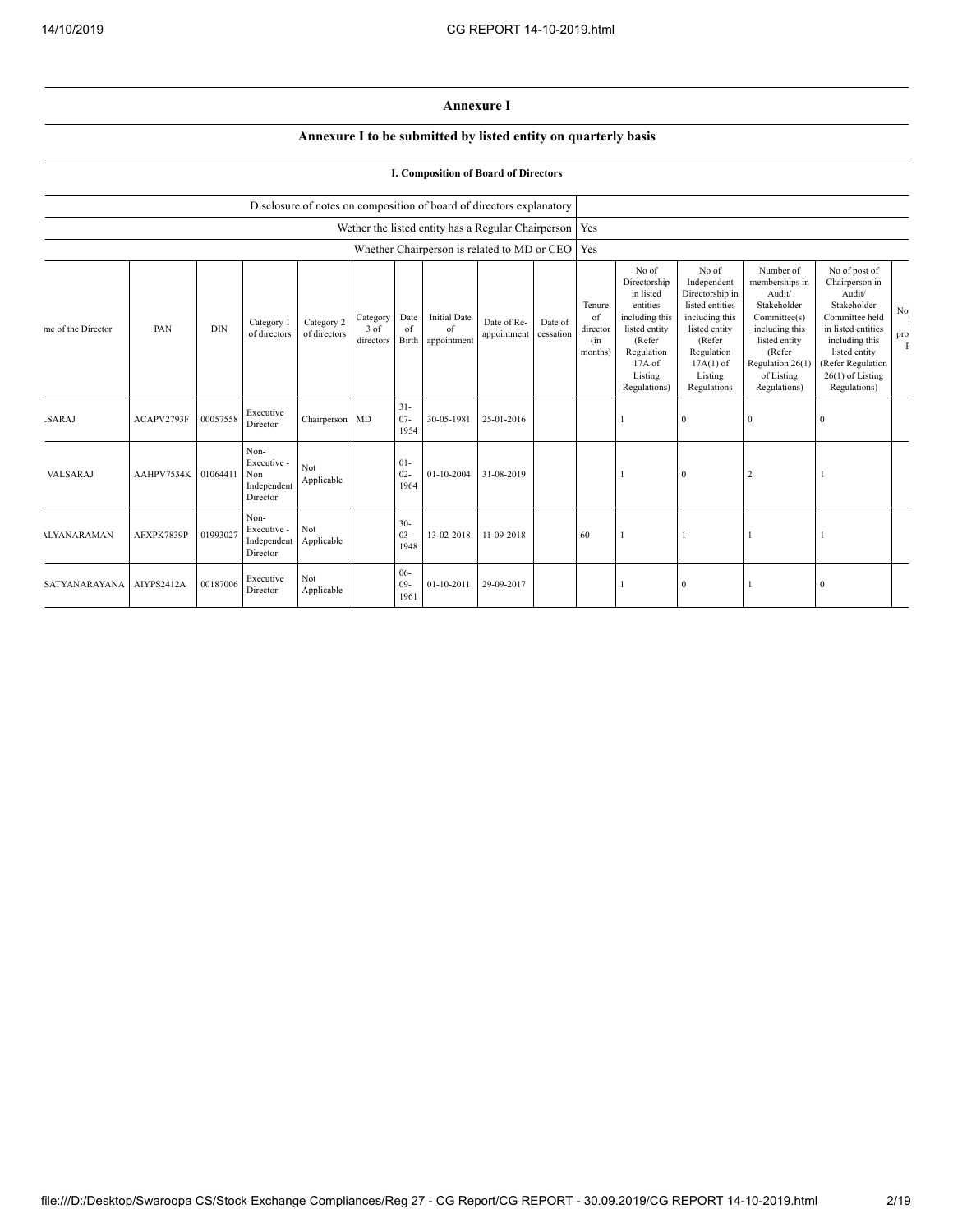|           |                      |                       |                     |            |                                                           |                               |                               |                          |                                          | <b>1. COMPOSITION OF DOATU OF DIFECTORS</b>                          |                      |                                            |                                                                                                                                                |                                                                                                                                                                      |                                                                                                                                                                          |                                                                                                                                  |
|-----------|----------------------|-----------------------|---------------------|------------|-----------------------------------------------------------|-------------------------------|-------------------------------|--------------------------|------------------------------------------|----------------------------------------------------------------------|----------------------|--------------------------------------------|------------------------------------------------------------------------------------------------------------------------------------------------|----------------------------------------------------------------------------------------------------------------------------------------------------------------------|--------------------------------------------------------------------------------------------------------------------------------------------------------------------------|----------------------------------------------------------------------------------------------------------------------------------|
|           |                      |                       |                     |            |                                                           |                               |                               |                          |                                          | Disclosure of notes on composition of board of directors explanatory |                      |                                            |                                                                                                                                                |                                                                                                                                                                      |                                                                                                                                                                          |                                                                                                                                  |
|           |                      |                       |                     |            |                                                           |                               |                               |                          |                                          | Wether the listed entity has a Regular Chairperson                   |                      |                                            |                                                                                                                                                |                                                                                                                                                                      |                                                                                                                                                                          |                                                                                                                                  |
| <b>Sr</b> | Title<br>(Mr)<br>Ms) | Name of the Director  | PAN                 | <b>DIN</b> | Category 1<br>of directors                                | Category 2<br>of<br>directors | Category<br>3 of<br>directors | Date<br>of<br>Birth      | <b>Initial Date</b><br>of<br>appointment | Date of Re-<br>appointment                                           | Date of<br>cessation | Tenure<br>of<br>director<br>(in<br>months) | No of<br>Directorship<br>in listed<br>entities<br>including<br>this listed<br>entity (Refer<br>Regulation<br>17A of<br>Listing<br>Regulations) | No of<br>Independent<br>Directorship<br>in listed<br>entities<br>including<br>this listed<br>entity<br>(Refer<br>Regulation<br>$17A(1)$ of<br>Listing<br>Regulations | Number of<br>memberships<br>in Audit/<br>Stakeholder<br>Committee(s)<br>including this<br>listed entity<br>(Refer<br>Regulation<br>$26(1)$ of<br>Listing<br>Regulations) | No of<br>Chairp<br>in At<br>Stakel<br>Comn<br>held in<br>enti<br>inclu<br>this 1<br>entity (<br>Regul<br>26(1)<br>List<br>Regula |
| 5         | Mr                   | M.V.<br>SURYANARAYANA | ABOPM7842H 00372812 |            | Non-<br>Executive -<br>Independent Applicable<br>Director | Not                           |                               | $05 -$<br>$04 -$<br>1946 | 14-09-2015                               | 14-09-2015                                                           |                      | 60                                         |                                                                                                                                                |                                                                                                                                                                      |                                                                                                                                                                          | $\Omega$                                                                                                                         |
| 6         | Mr                   | K.VENKATESWARA<br>RAO | AFXPK6522K          | 01678973   | Non-<br>Executive -<br>Independent Applicable<br>Director | Not                           |                               | $16-$<br>$06 -$<br>1945  | $01 - 10 - 2004$                         | 30-09-2014                                                           |                      | 60                                         |                                                                                                                                                |                                                                                                                                                                      |                                                                                                                                                                          | $\Omega$                                                                                                                         |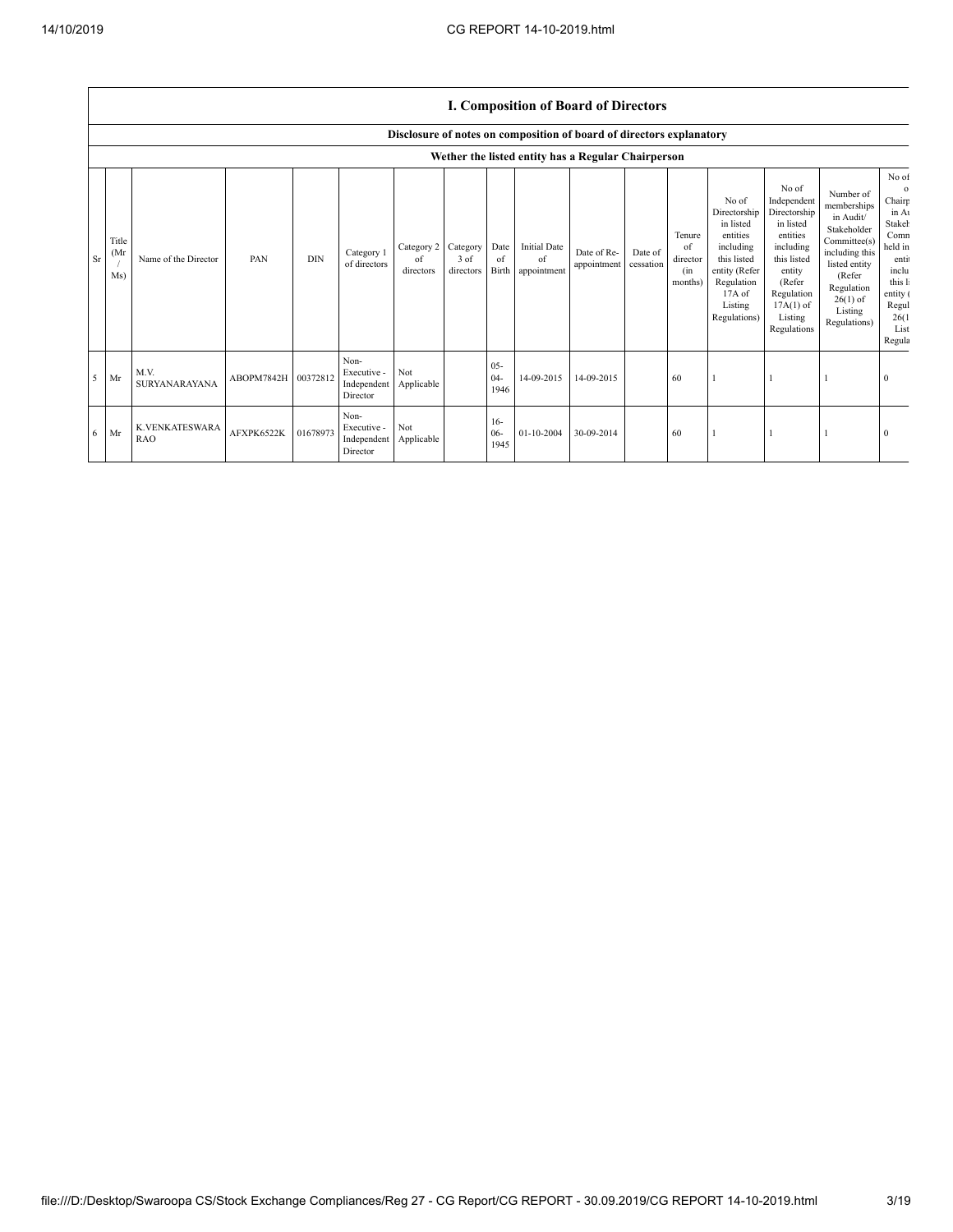|                | <b>Audit Committee Details</b>                                                                                                                                             |                              |                                             |             |            |  |  |  |  |  |  |  |  |
|----------------|----------------------------------------------------------------------------------------------------------------------------------------------------------------------------|------------------------------|---------------------------------------------|-------------|------------|--|--|--|--|--|--|--|--|
|                | Whether the Audit Committee has a Regular Chairperson   Yes                                                                                                                |                              |                                             |             |            |  |  |  |  |  |  |  |  |
| Sr             | Name of Committee<br><b>DIN</b><br>Category 2 of<br>Date of<br>Date of<br>Category 1 of directors<br>Remarks<br>directors<br>Appointment<br>Number<br>Cessation<br>members |                              |                                             |             |            |  |  |  |  |  |  |  |  |
|                | 01993027                                                                                                                                                                   | P.R<br><b>KALYANARAMAN</b>   | Non-Executive - Independent<br>Director     | Chairperson | 13-02-2018 |  |  |  |  |  |  |  |  |
| $\overline{c}$ | 01064411                                                                                                                                                                   | <b>JEEJA VALSARAJ</b>        | Non-Executive - Non<br>Independent Director | Member      | 13-02-2018 |  |  |  |  |  |  |  |  |
| 3              | 00372812                                                                                                                                                                   | M.V.<br><b>SURYANARAYANA</b> | Non-Executive - Independent<br>Director     | Member      | 13-02-2018 |  |  |  |  |  |  |  |  |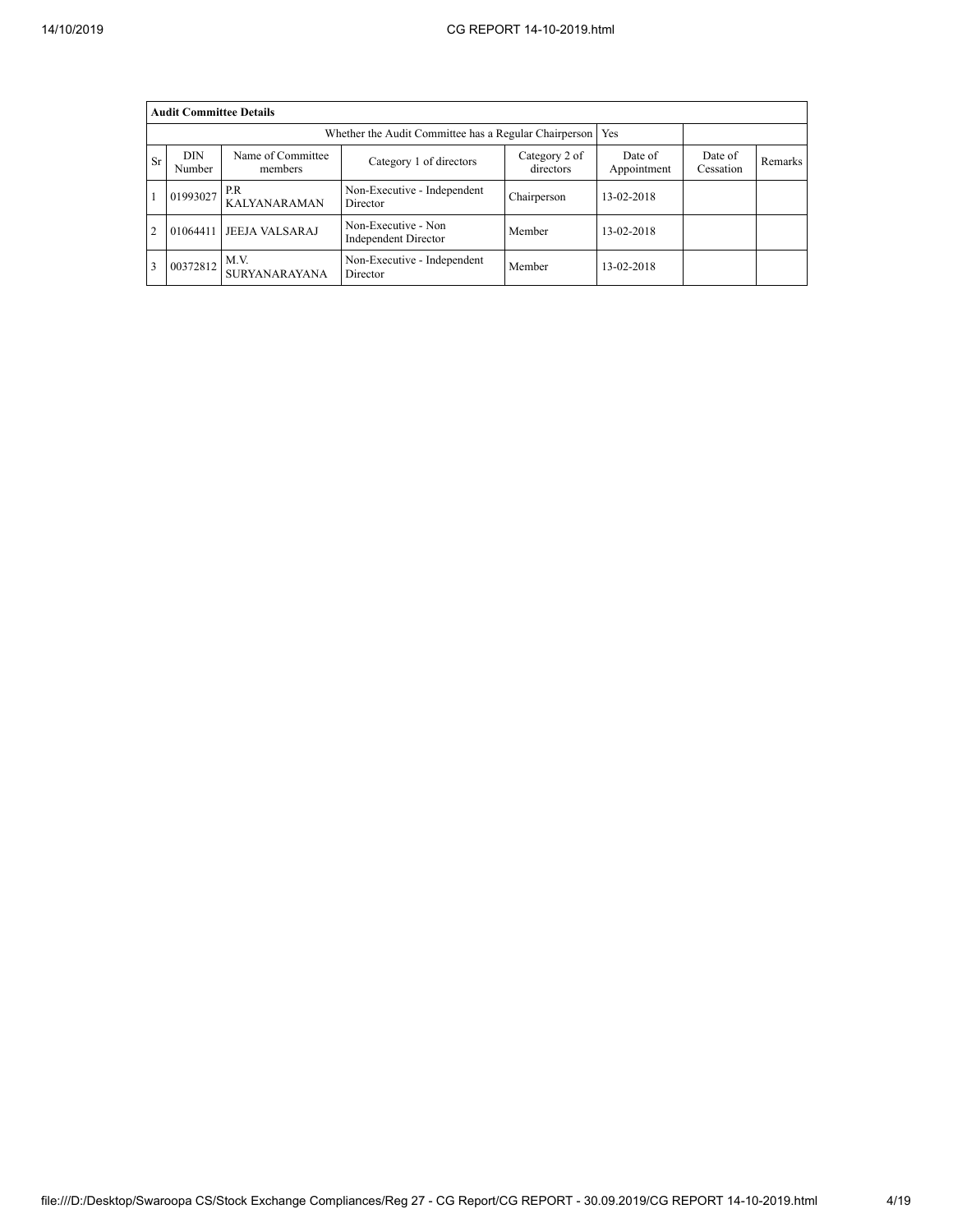|                | Nomination and remuneration committee                                                                                                                                      |                              |                                         |             |            |  |  |  |  |  |  |  |
|----------------|----------------------------------------------------------------------------------------------------------------------------------------------------------------------------|------------------------------|-----------------------------------------|-------------|------------|--|--|--|--|--|--|--|
|                | Whether the Nomination and remuneration committee has a Regular Chairperson   Yes                                                                                          |                              |                                         |             |            |  |  |  |  |  |  |  |
| Sr             | Name of Committee<br><b>DIN</b><br>Date of<br>Category 2 of<br>Date of<br>Category 1 of directors<br>Remarks<br>directors<br>Appointment<br>Number<br>Cessation<br>members |                              |                                         |             |            |  |  |  |  |  |  |  |
|                | 00372812                                                                                                                                                                   | M.V.<br><b>SURYANARAYANA</b> | Non-Executive - Independent<br>Director | Chairperson | 13-02-2018 |  |  |  |  |  |  |  |
| $\overline{2}$ | 01064411                                                                                                                                                                   | <b>JEEJA VALSARAJ</b>        | Member                                  | 13-02-2018  |            |  |  |  |  |  |  |  |
| 3              | 01993027                                                                                                                                                                   | P.R<br><b>KALYANARAMAN</b>   | Non-Executive - Independent<br>Director | Member      | 13-02-2018 |  |  |  |  |  |  |  |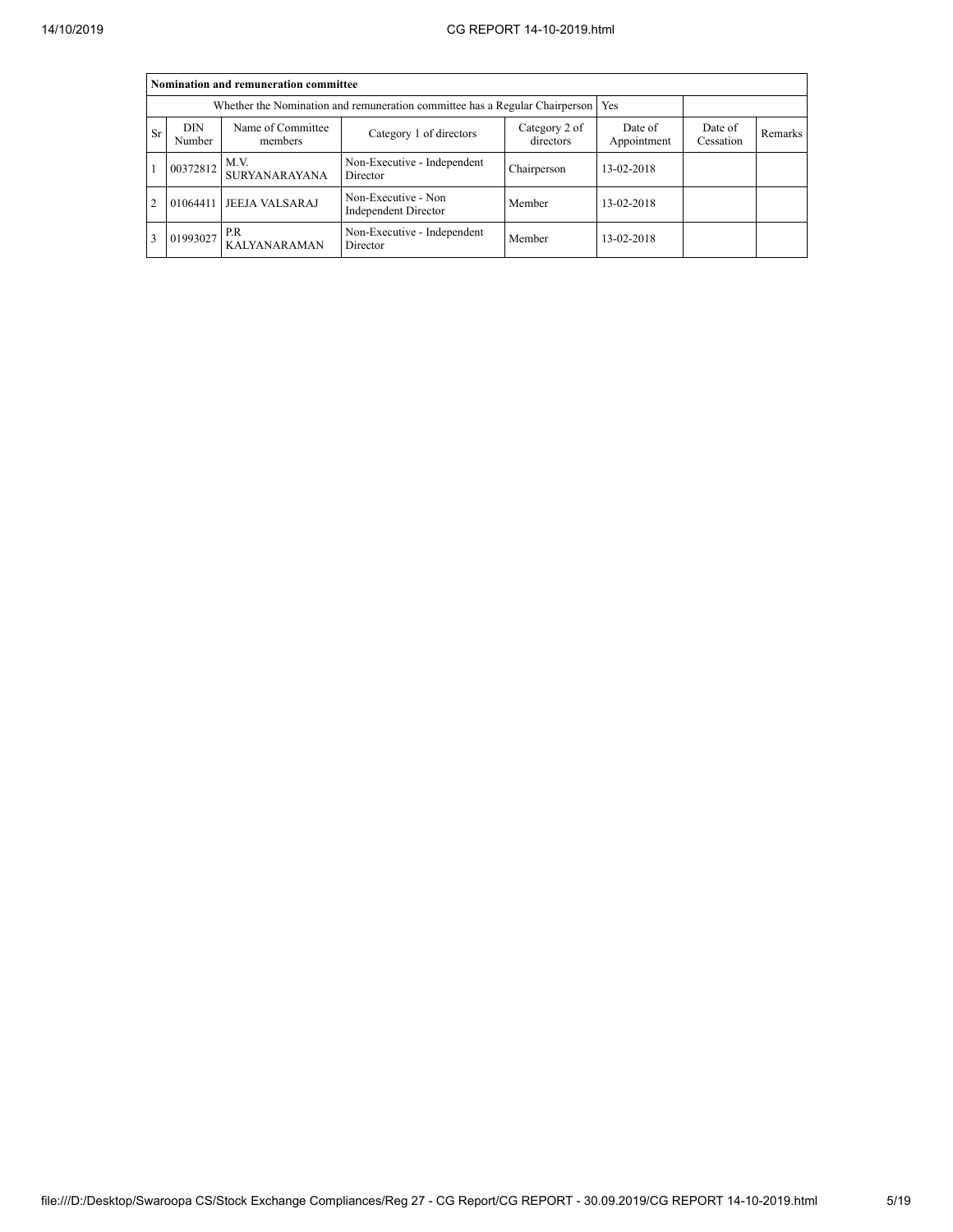|                | <b>Stakeholders Relationship Committee</b>                                                                                                                          |                              |                                             |             |            |  |  |  |  |  |  |  |
|----------------|---------------------------------------------------------------------------------------------------------------------------------------------------------------------|------------------------------|---------------------------------------------|-------------|------------|--|--|--|--|--|--|--|
|                | Whether the Stakeholders Relationship Committee has a Regular Chairperson   Yes                                                                                     |                              |                                             |             |            |  |  |  |  |  |  |  |
| Sr             | DIN<br>Name of Committee<br>Category 2 of<br>Date of<br>Date of<br>Category 1 of directors<br>Remarks<br>directors<br>Cessation<br>Appointment<br>Number<br>members |                              |                                             |             |            |  |  |  |  |  |  |  |
|                | 01064411                                                                                                                                                            | <b>JEEJA VALSARAJ</b>        | Non-Executive - Non<br>Independent Director | Chairperson | 13-02-2018 |  |  |  |  |  |  |  |
| $\overline{2}$ |                                                                                                                                                                     | 00187006 G.V.V.SATYANARAYANA | <b>Executive Director</b>                   | Member      | 13-02-2018 |  |  |  |  |  |  |  |
| 3              | 01678973                                                                                                                                                            | K.VENKATESWARA<br>RAO        | Non-Executive - Independent<br>Director     | Member      | 13-02-2018 |  |  |  |  |  |  |  |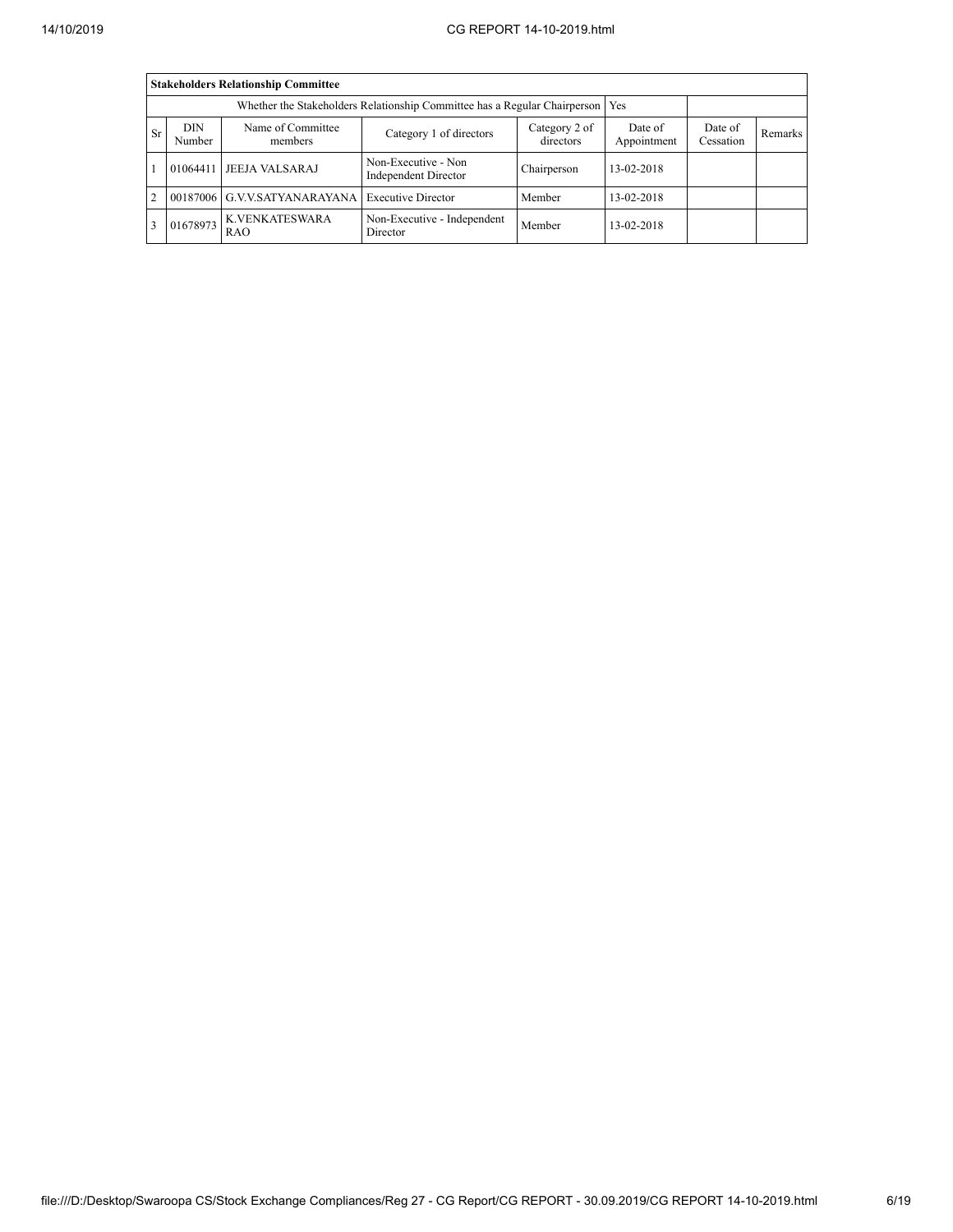|      | <b>Risk Management Committee</b>                                |                              |                            |                            |                        |                      |         |  |  |  |  |  |
|------|-----------------------------------------------------------------|------------------------------|----------------------------|----------------------------|------------------------|----------------------|---------|--|--|--|--|--|
|      | Whether the Risk Management Committee has a Regular Chairperson |                              |                            |                            |                        |                      |         |  |  |  |  |  |
| - Sr | DIN<br>Number                                                   | Name of Committee<br>members | Category 1 of<br>directors | Category 2 of<br>directors | Date of<br>Appointment | Date of<br>Cessation | Remarks |  |  |  |  |  |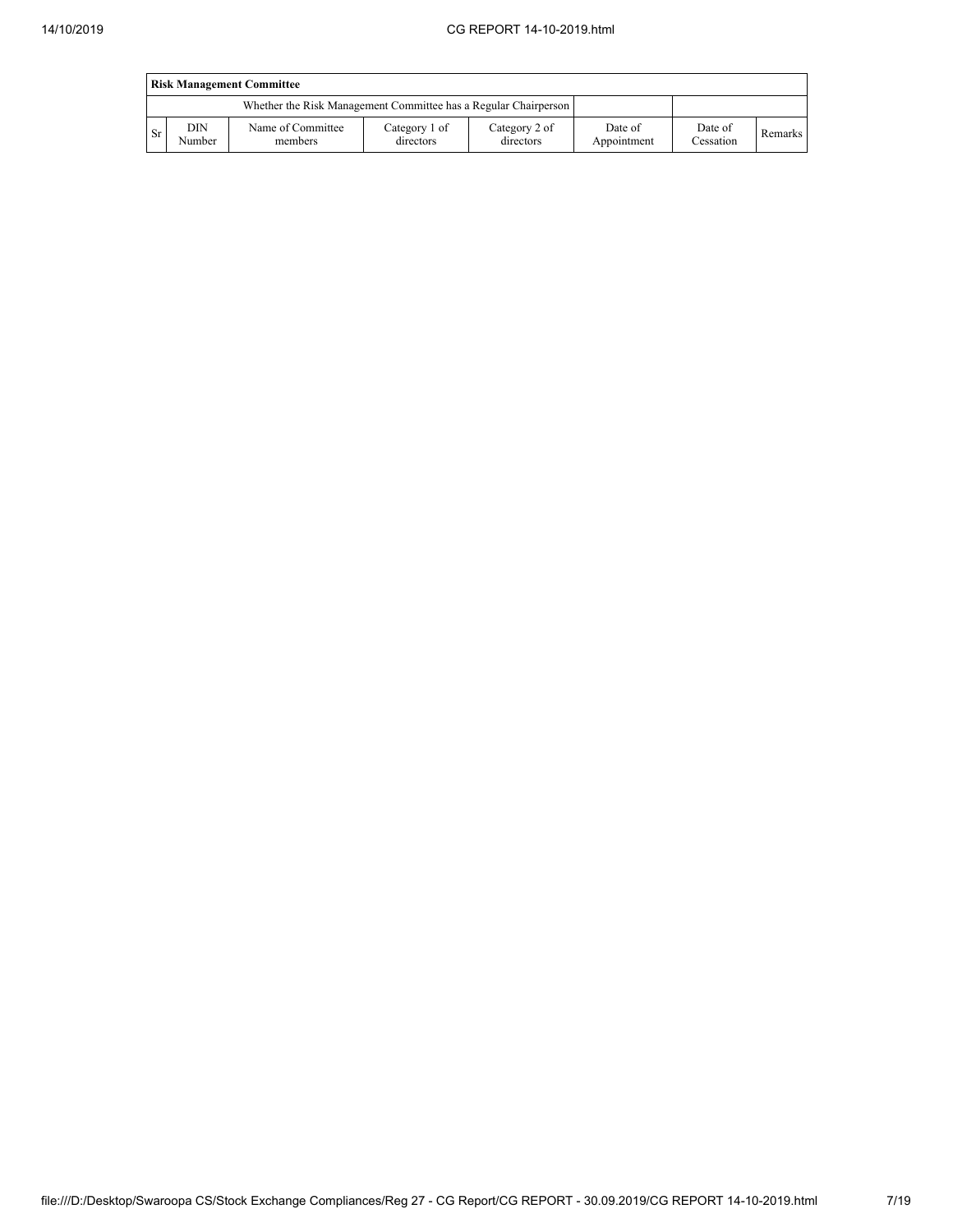|                | <b>Corporate Social Responsibility Committee</b>                                      |                                                                                                                                                    |                                                                              |        |            |  |  |  |  |  |  |  |  |
|----------------|---------------------------------------------------------------------------------------|----------------------------------------------------------------------------------------------------------------------------------------------------|------------------------------------------------------------------------------|--------|------------|--|--|--|--|--|--|--|--|
|                | Whether the Corporate Social Responsibility Committee has a Regular Chairperson   Yes |                                                                                                                                                    |                                                                              |        |            |  |  |  |  |  |  |  |  |
| <b>Sr</b>      | DIN<br>Number                                                                         | Name of Committee<br>Category 2 of<br>Date of<br>Date of<br>Category 1 of directors<br>Remarks<br>directors<br>Cessation<br>Appointment<br>members |                                                                              |        |            |  |  |  |  |  |  |  |  |
|                |                                                                                       |                                                                                                                                                    | 00187006 G.V.V.SATYANARAYANA Executive Director<br>Chairperson<br>13-02-2018 |        |            |  |  |  |  |  |  |  |  |
| $\overline{2}$ | 01064411                                                                              | <b>JEEJA VALSARAJ</b>                                                                                                                              | Non-Executive - Non<br>Independent Director                                  | Member | 13-02-2018 |  |  |  |  |  |  |  |  |
|                | 01678973                                                                              | K.VENKATESWARA<br>RAO                                                                                                                              | Non-Executive - Independent<br>Director                                      | Member | 13-02-2018 |  |  |  |  |  |  |  |  |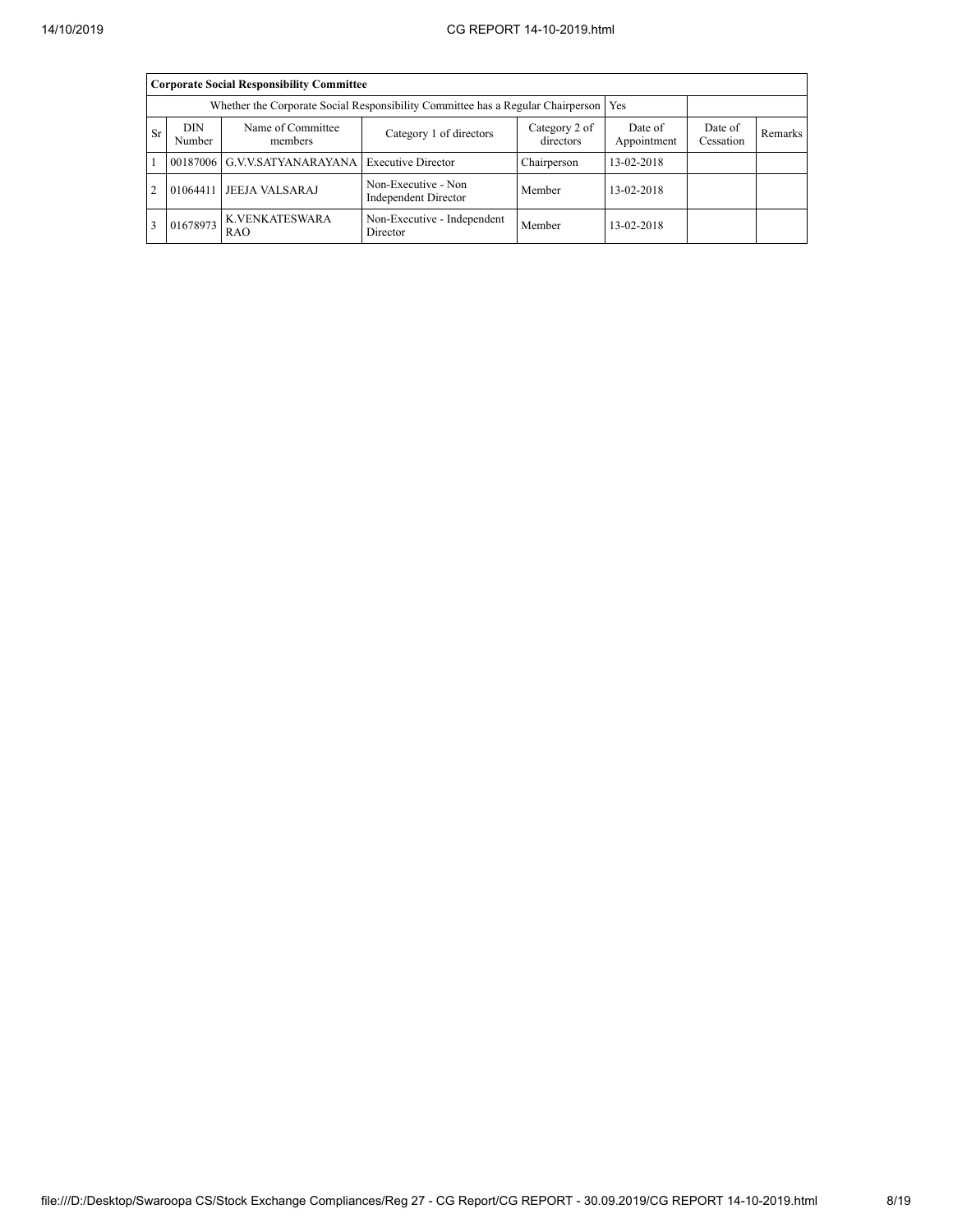| <b>Other Committee</b> |                                                                                                                                     |  |  |  |  |  |  |  |  |  |
|------------------------|-------------------------------------------------------------------------------------------------------------------------------------|--|--|--|--|--|--|--|--|--|
|                        | Sr   DIN Number   Name of Committee members   Name of other committee   Category 1 of directors   Category 2 of directors   Remarks |  |  |  |  |  |  |  |  |  |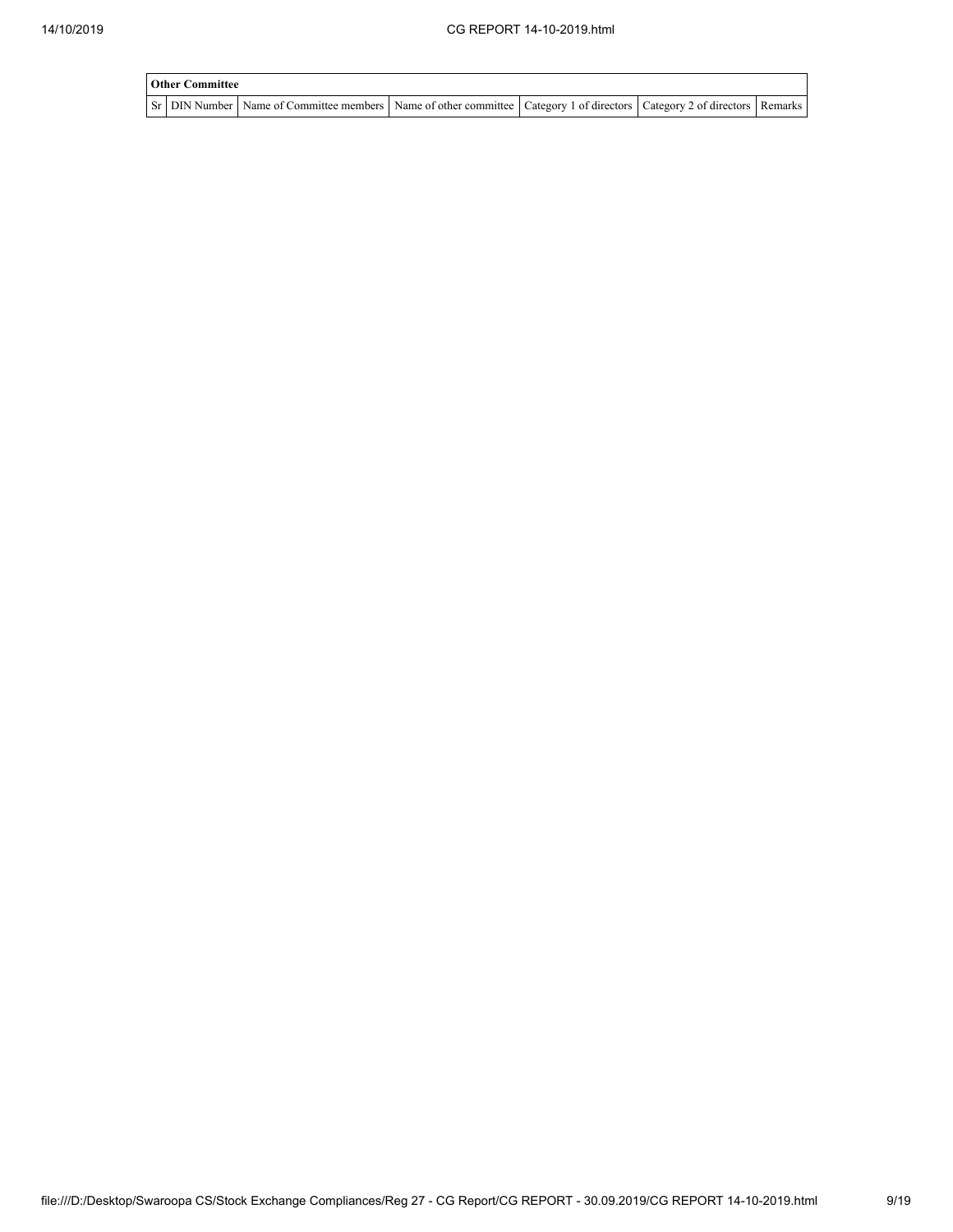|                | <b>Annexure 1</b>                                                   |                                                               |                                                                   |                                       |                                                     |                                    |                                                           |  |  |  |  |  |
|----------------|---------------------------------------------------------------------|---------------------------------------------------------------|-------------------------------------------------------------------|---------------------------------------|-----------------------------------------------------|------------------------------------|-----------------------------------------------------------|--|--|--|--|--|
|                | <b>Annexure 1</b>                                                   |                                                               |                                                                   |                                       |                                                     |                                    |                                                           |  |  |  |  |  |
|                | <b>III. Meeting of Board of Directors</b>                           |                                                               |                                                                   |                                       |                                                     |                                    |                                                           |  |  |  |  |  |
|                | Disclosure of notes on meeting of board of<br>directors explanatory |                                                               |                                                                   |                                       |                                                     |                                    |                                                           |  |  |  |  |  |
| Sr             | $Date(s)$ of meeting<br>$(if any)$ in the<br>previous quarter       | $Date(s)$ of<br>meeting (if any)<br>in the current<br>quarter | Maximum gap between<br>any two consecutive (in<br>number of days) | Notes for<br>not<br>providing<br>Date | Whether<br>requirement of<br>Quorum met<br>(Yes/No) | Number of<br>Directors<br>present* | No. of Independent<br>Directors attending<br>the meeting* |  |  |  |  |  |
| 1              | 21-05-2019                                                          |                                                               |                                                                   |                                       | Yes                                                 |                                    |                                                           |  |  |  |  |  |
| $\overline{2}$ |                                                                     | 29-07-2019                                                    | 68                                                                |                                       | Yes                                                 | 6                                  |                                                           |  |  |  |  |  |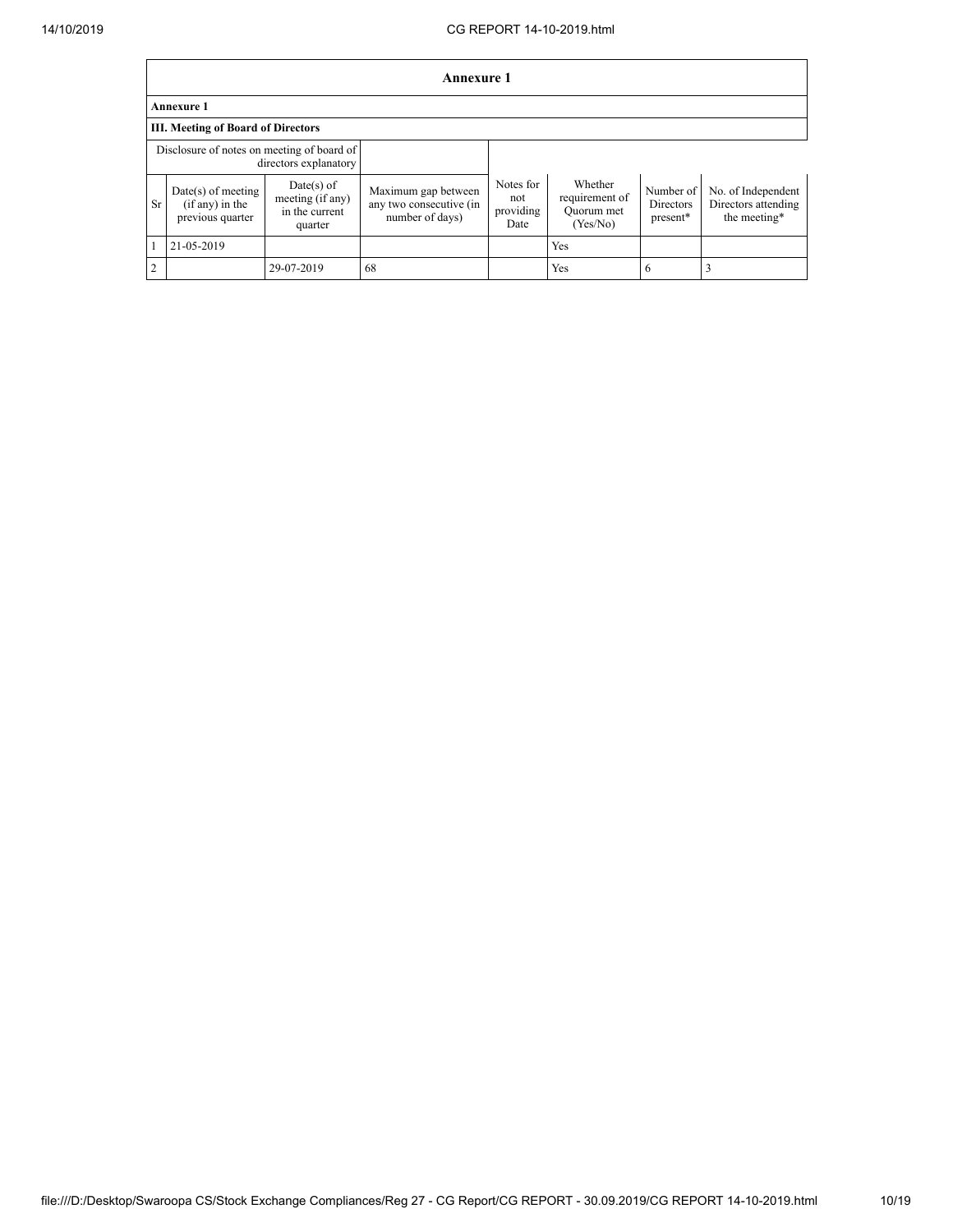|                | <b>Annexure 1</b>                                |                                                                                                          |                                                                      |                               |                                       |                                                        |                                                      |                                                                        |  |  |  |  |
|----------------|--------------------------------------------------|----------------------------------------------------------------------------------------------------------|----------------------------------------------------------------------|-------------------------------|---------------------------------------|--------------------------------------------------------|------------------------------------------------------|------------------------------------------------------------------------|--|--|--|--|
|                | <b>IV. Meeting of Committees</b>                 |                                                                                                          |                                                                      |                               |                                       |                                                        |                                                      |                                                                        |  |  |  |  |
|                |                                                  | Disclosure of notes on meeting of committees explanatory                                                 |                                                                      |                               |                                       |                                                        |                                                      |                                                                        |  |  |  |  |
| Sr             | Name of<br>Committee                             | Date(s) of meeting (Enter<br>dates of Previous quarter and<br>Current quarter in<br>chronological order) | Maximum gap<br>between any two<br>consecutive (in<br>number of days) | Name of<br>other<br>committee | Reson for<br>not<br>providing<br>date | Whether<br>requirement<br>of Quorum<br>met<br>(Yes/No) | Number<br>$\alpha$ f<br><b>Directors</b><br>present* | No. of<br>Independent<br><b>Directors</b><br>attending the<br>meeting* |  |  |  |  |
| $\mathbf{1}$   | Audit<br>Committee                               | 21-05-2019                                                                                               |                                                                      |                               |                                       | Yes                                                    | $\overline{2}$                                       | $\overline{2}$                                                         |  |  |  |  |
| $\overline{2}$ | Audit<br>Committee                               | 29-07-2019                                                                                               | 68                                                                   |                               |                                       | Yes                                                    | 3                                                    | $\overline{2}$                                                         |  |  |  |  |
| 3              | <b>Stakeholders</b><br>Relationship<br>Committee | 03-06-2019                                                                                               |                                                                      |                               |                                       | Yes                                                    | 3                                                    | 1                                                                      |  |  |  |  |
| 4              | <b>Stakeholders</b><br>Relationship<br>Committee | 13-07-2019                                                                                               | 39                                                                   |                               |                                       | Yes                                                    | $\overline{2}$                                       | $\theta$                                                               |  |  |  |  |
| 5              | <b>Stakeholders</b><br>Relationship<br>Committee | 29-07-2019                                                                                               | 15                                                                   |                               |                                       | Yes                                                    | 3                                                    | 1                                                                      |  |  |  |  |
| 6              | Nomination<br>and<br>remuneration<br>committee   | 29-07-2019                                                                                               |                                                                      |                               |                                       | Yes                                                    | 3                                                    | $\overline{2}$                                                         |  |  |  |  |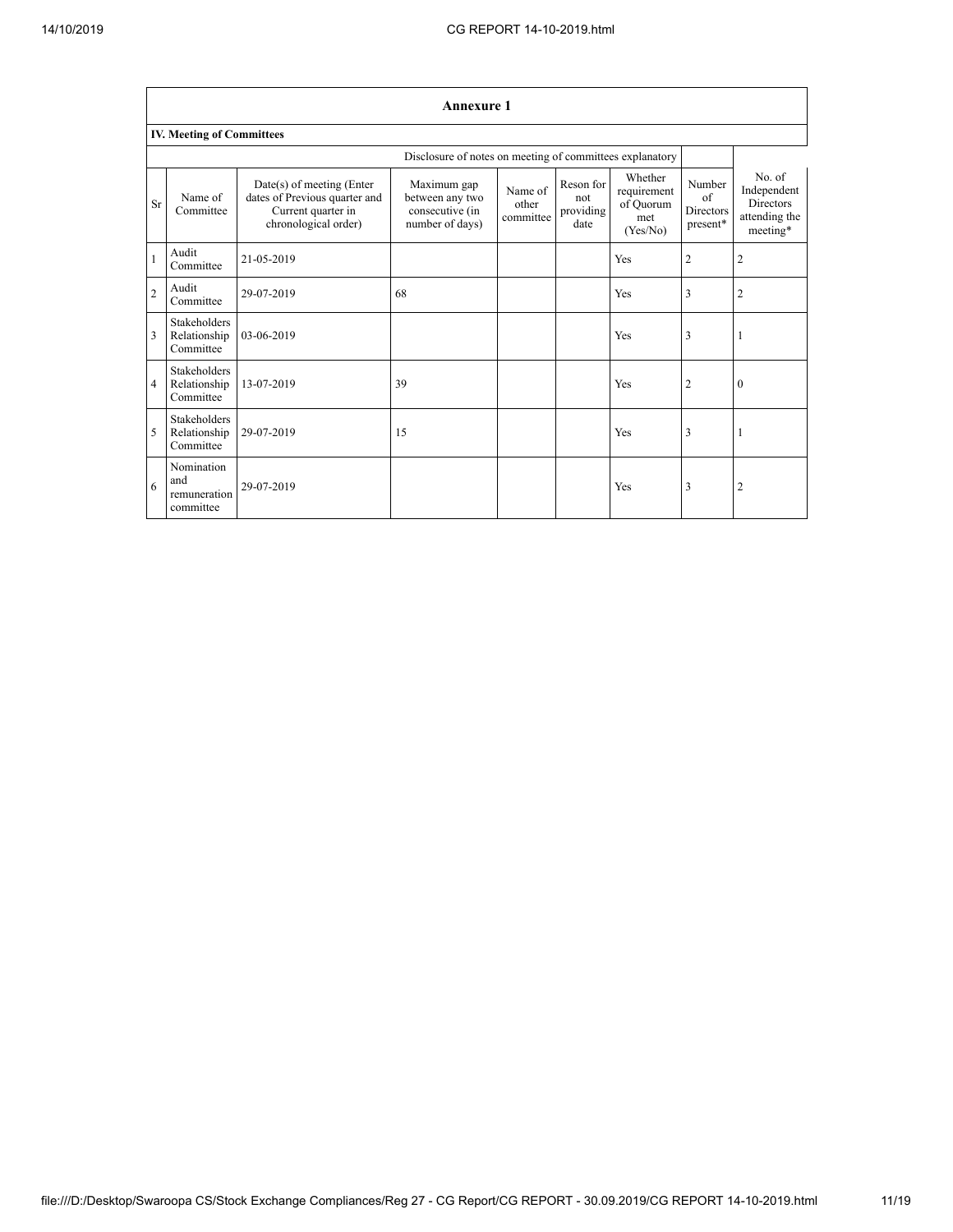|                | <b>Annexure 1</b>                                  |                                                                                                            |                                                                      |                               |                                       |                                                        |                                       |                                                                        |
|----------------|----------------------------------------------------|------------------------------------------------------------------------------------------------------------|----------------------------------------------------------------------|-------------------------------|---------------------------------------|--------------------------------------------------------|---------------------------------------|------------------------------------------------------------------------|
|                | <b>IV. Meeting of Committees</b>                   |                                                                                                            |                                                                      |                               |                                       |                                                        |                                       |                                                                        |
| <b>Sr</b>      | Name of<br>Committee                               | $Date(s)$ of meeting (Enter<br>dates of Previous quarter and<br>Current quarter in<br>chronological order) | Maximum gap<br>between any two<br>consecutive (in<br>number of days) | Name of<br>other<br>committee | Reson for<br>not<br>providing<br>date | Whether<br>requirement<br>of Quorum<br>met<br>(Yes/No) | Number<br>of<br>Directors<br>present* | No. of<br>Independent<br><b>Directors</b><br>attending the<br>meeting* |
| $\overline{7}$ | Corporate<br>Social<br>Responsibility<br>Committee | 28-07-2019                                                                                                 |                                                                      |                               |                                       | Yes                                                    | 3                                     |                                                                        |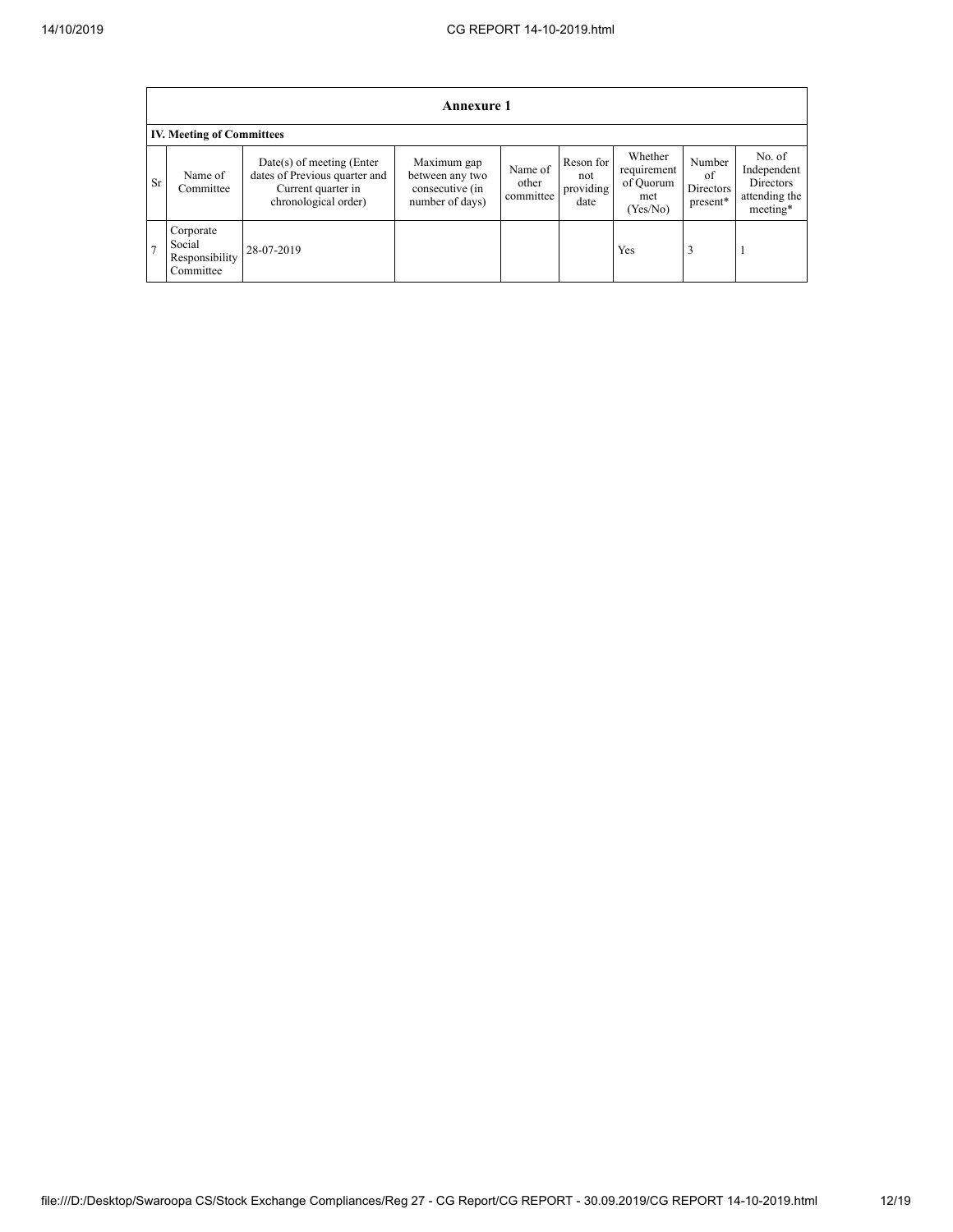|    | <b>Annexure 1</b>                                                                                         |                                  |                                                                    |  |  |
|----|-----------------------------------------------------------------------------------------------------------|----------------------------------|--------------------------------------------------------------------|--|--|
|    | V. Related Party Transactions                                                                             |                                  |                                                                    |  |  |
| Sr | Subject                                                                                                   | Compliance status<br>(Yes/No/NA) | If status is "No" details of non-<br>compliance may be given here. |  |  |
|    | Whether prior approval of audit committee obtained                                                        | Yes                              |                                                                    |  |  |
| 2  | Whether shareholder approval obtained for material RPT                                                    | NA                               |                                                                    |  |  |
| 3  | Whether details of RPT entered into pursuant to omnibus approval<br>have been reviewed by Audit Committee | Yes                              |                                                                    |  |  |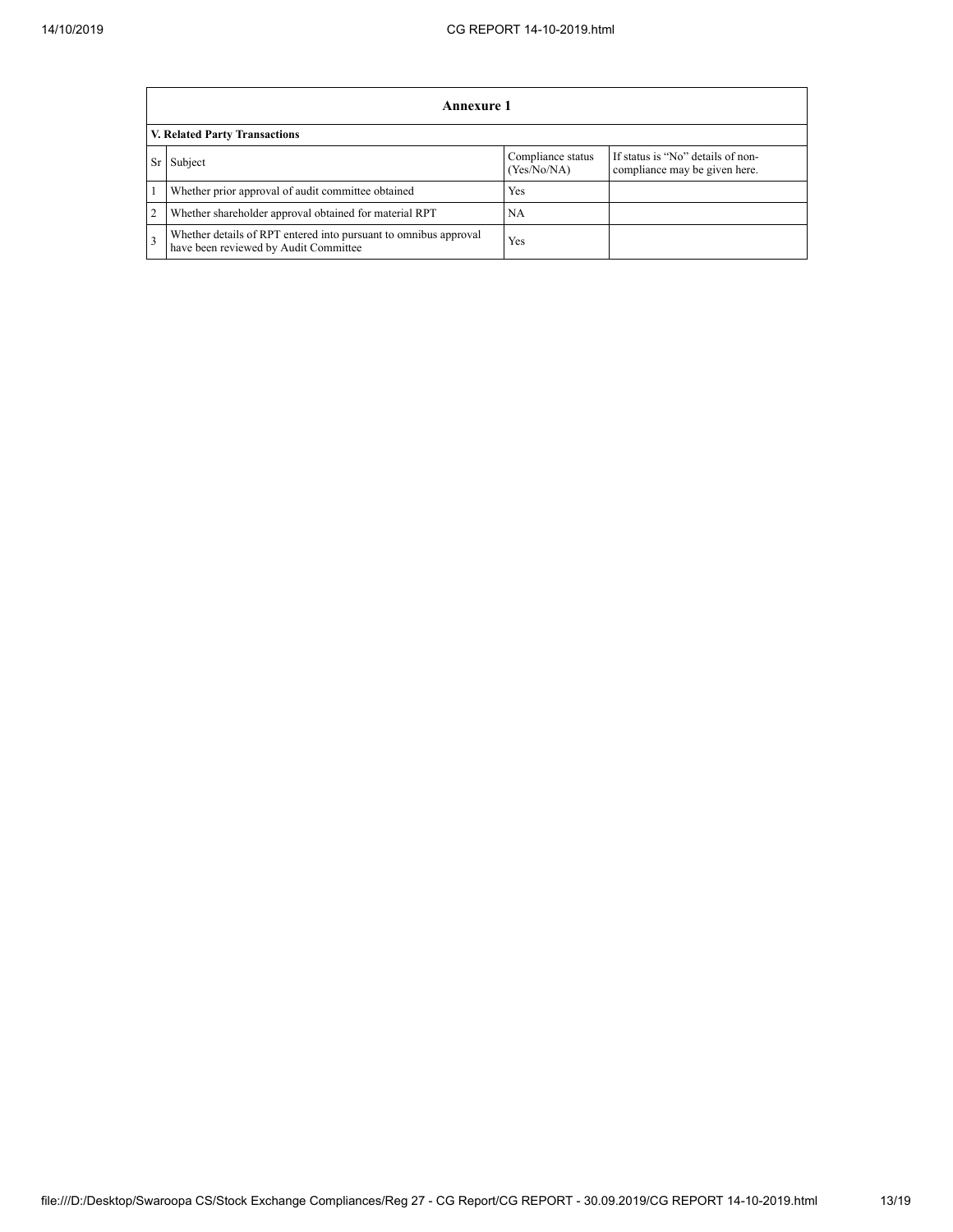|                | <b>Annexure 1</b>                                                                                                                                                                                               |                               |  |  |  |  |
|----------------|-----------------------------------------------------------------------------------------------------------------------------------------------------------------------------------------------------------------|-------------------------------|--|--|--|--|
|                | <b>VI. Affirmations</b>                                                                                                                                                                                         |                               |  |  |  |  |
| Sr             | Subject                                                                                                                                                                                                         | Compliance<br>status (Yes/No) |  |  |  |  |
| $\mathbf{1}$   | The composition of Board of Directors is in terms of SEBI (Listing obligations and disclosure requirements)<br>Regulations, 2015                                                                                | Yes                           |  |  |  |  |
| $\overline{2}$ | The composition of the following committees is in terms of SEBI(Listing obligations and disclosure requirements)<br>Regulations, 2015 a. Audit Committee                                                        | Yes                           |  |  |  |  |
| 3              | The composition of the following committees is in terms of SEBI(Listing obligations and disclosure requirements)<br>Regulations, 2015. b. Nomination & remuneration committee                                   | Yes                           |  |  |  |  |
| $\overline{4}$ | The composition of the following committees is in terms of SEBI(Listing obligations and disclosure requirements)<br>Regulations, 2015. c. Stakeholders relationship committee                                   | Yes                           |  |  |  |  |
| 5              | The composition of the following committees is in terms of SEBI(Listing obligations and disclosure requirements)<br>Regulations, 2015. d. Risk management committee (applicable to the top 500 listed entities) | <b>NA</b>                     |  |  |  |  |
| 6              | The committee members have been made aware of their powers, role and responsibilities as specified in SEBI<br>(Listing obligations and disclosure requirements) Regulations, 2015.                              | Yes                           |  |  |  |  |
| $\overline{7}$ | The meetings of the board of directors and the above committees have been conducted in the manner as specified in<br>SEBI (Listing obligations and disclosure requirements) Regulations, 2015.                  | Yes                           |  |  |  |  |
| 8              | This report and/or the report submitted in the previous quarter has been placed before Board of Directors.                                                                                                      | <b>Yes</b>                    |  |  |  |  |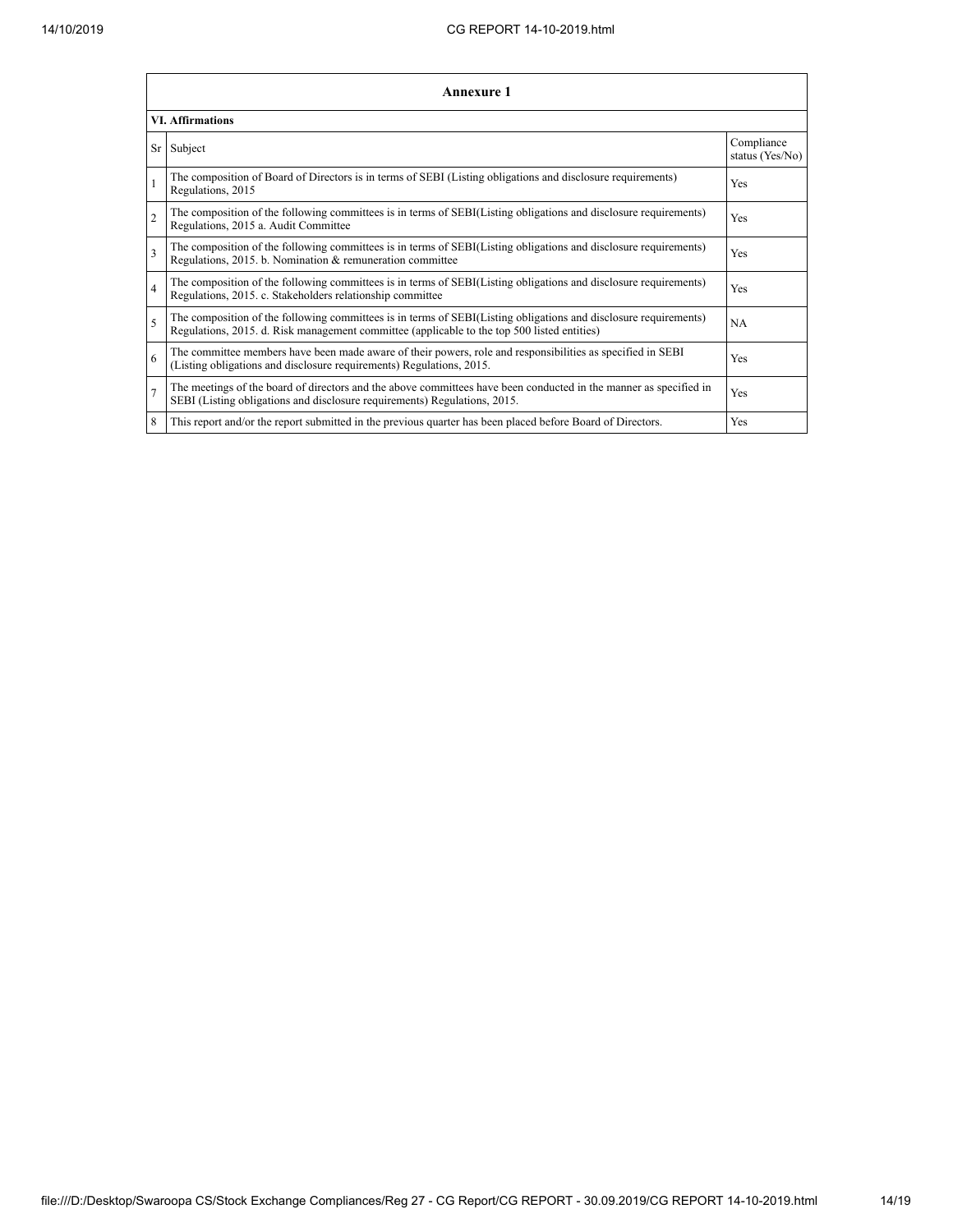|           |                   | <b>Annexure 1</b>          |
|-----------|-------------------|----------------------------|
| <b>Sr</b> | Subject           | Compliance status          |
|           | Name of signatory | <b>G V V SATYANARAYANA</b> |
|           | Designation       | Director                   |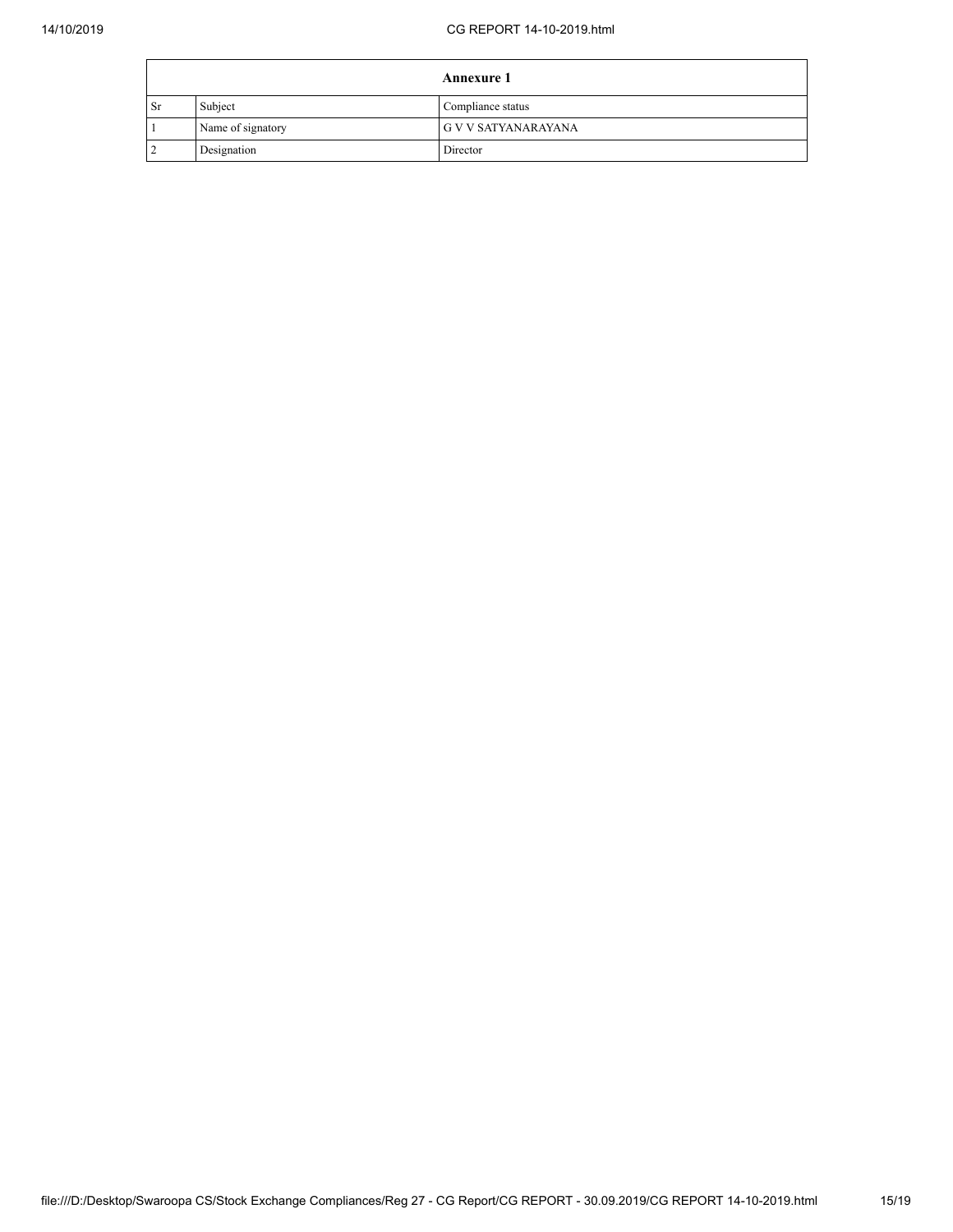|                         | <b>Annexure III</b>                                                                                                                                                                  |                                              |                                     |                                                                      |  |  |
|-------------------------|--------------------------------------------------------------------------------------------------------------------------------------------------------------------------------------|----------------------------------------------|-------------------------------------|----------------------------------------------------------------------|--|--|
|                         | <b>III.</b> Affirmations                                                                                                                                                             |                                              |                                     |                                                                      |  |  |
| Sr                      | Particulars                                                                                                                                                                          | Regulation<br>Number                         | Compliance<br>status<br>(Yes/No/NA) | If status is "No" details of<br>non-compliance may be<br>given here. |  |  |
|                         | Copy of the annual report including balance sheet, profit and loss account,<br>directors report, corporate governance report, business responsibility<br>report displayed on website | 46(2)                                        | <b>Yes</b>                          |                                                                      |  |  |
| $\overline{c}$          | Presence of Chairperson of Audit Committee at the Annual General<br>Meeting                                                                                                          | 18(1)(d)                                     | <b>Yes</b>                          |                                                                      |  |  |
| $\overline{\mathbf{3}}$ | Presence of Chairperson of the nomination and remuneration committee at<br>the annual general meeting                                                                                | 19(3)                                        | <b>Yes</b>                          |                                                                      |  |  |
| $\overline{4}$          | Presence of Chairperson of the Stakeholder Relationship committee at the<br>annual general meeting                                                                                   | 20(3)                                        | Yes                                 |                                                                      |  |  |
| 5                       | Whether "Corporate Governance Report" disclosed in Annual Report                                                                                                                     | $34(3)$ read with<br>para C of<br>Schedule V | Yes                                 |                                                                      |  |  |
|                         | Any other information to be provided                                                                                                                                                 |                                              |                                     |                                                                      |  |  |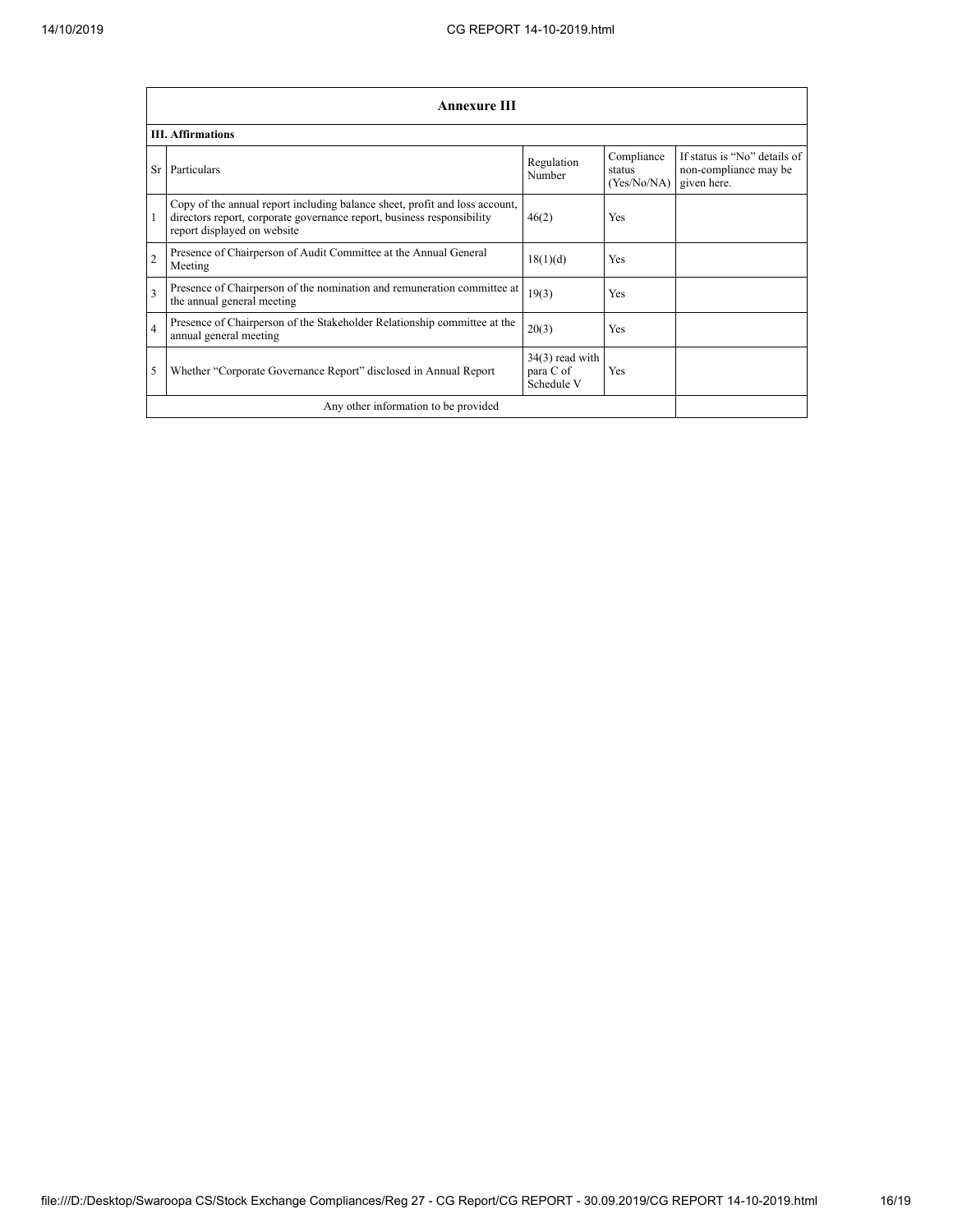|     |                   | <b>Annexure III</b>        |
|-----|-------------------|----------------------------|
|     | Name of signatory | <b>G V V SATYANARAYANA</b> |
| l 2 | Designation       | Director                   |